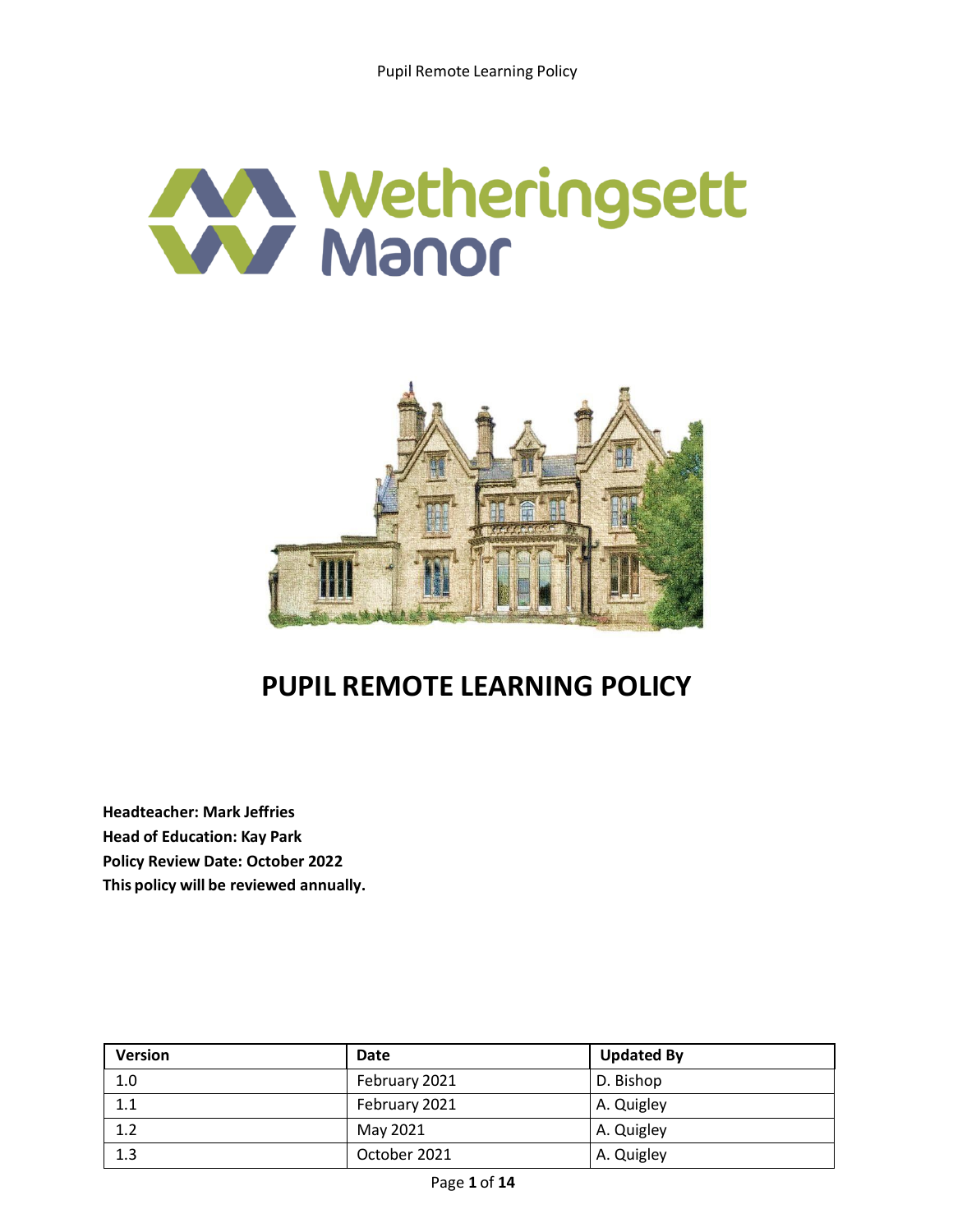#### **Contents**

| <b>Section</b>          | <b>Topic</b>                                                                            | <b>Page Number</b> |
|-------------------------|-----------------------------------------------------------------------------------------|--------------------|
| 1                       | Legal Framework                                                                         | 3                  |
| $\overline{2}$          | <b>Roles and Responsibilities</b>                                                       | 3, 4, 5            |
| 3                       | <b>Resources</b>                                                                        | 6,7                |
| 4                       | <b>Online Safety</b>                                                                    | 7,8                |
| 5                       | Safeguarding                                                                            | 8,9                |
| 6                       | <b>Data Protection</b>                                                                  | 9                  |
| $\overline{\mathbf{z}}$ | <b>Marking and Feedback</b>                                                             | 9,10               |
| 8                       | <b>Health and Safety</b>                                                                | 10                 |
| 9                       | <b>School day and Absence</b>                                                           | 10                 |
| 10                      | <b>Communication</b>                                                                    | 10                 |
| 11                      | <b>Monitoring and Review</b>                                                            | 11                 |
|                         | <b>Appendix</b> [Updated] Remote Learning During the Coronavirus (COVID-19)<br>Pandemic | 11, 12, 13, 14     |

Please note: From 22 October 2020 until the end of the 2020/2021 academic year, schools have a legal duty to provide remote education to all pupils who require it. More details can be found in Appendix A.

#### **Statement of intent**

At Wetheringsett Manor School (WMS), we understand the need to continually deliver high quality education, including during periods of remote learning – whether for an individual pupil or many. We recognise the importance of maintaining high expectations in all areas of school life and ensuring that all pupils have access to the learning resources and support they need to succeed.

Through the implementation of this policy, we aim to addressthe key concerns associated with remote learning, such as online safety, access to educational resources, data protection, and safeguarding.

#### This policy aims to:

- Minimise the disruption to pupils' education and the delivery of the curriculum.
- Ensure provision is in place so that all pupils have access to high quality learning resources.
- Protect pupils from the risks associated with using devices connected to the internet.
- Ensure staff, parent, and pupil data remains secure and is not lost or misused.
- Ensure robust safeguarding measures continue to be in effect during the period of remote learning.
- Ensure all pupils have the provision they need to complete their work to the best of their ability, and to remain happy, healthy, and supported during periods of remote learning.

#### **1. Legal framework**

- 1.1 This policy has due regard to all relevantlegislation and statutory guidance including, but not limited to, the following:
- Equality Act 2010
- Education Act 2004
- The General Data Protection Regulation (GDPR)
- Data Protection Act 2018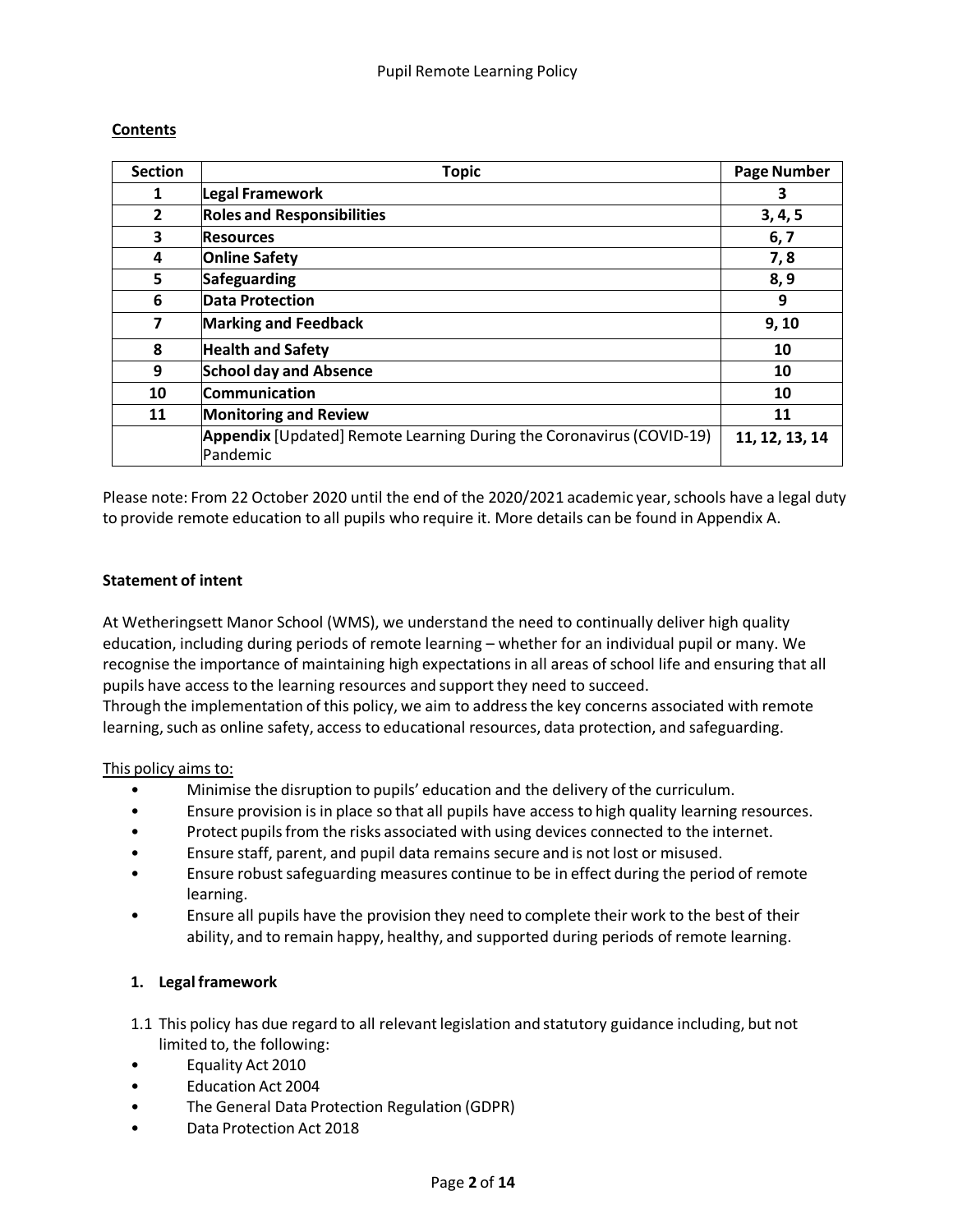#### Pupil Remote Learning Policy

- 1.2 This policy has due regard to national guidance including, but not limited to, the following:
- DfE (2020) 'Keeping children safe in education'
- DfE (2019) 'School attendance'
- DfE (2018) 'Health and safety: responsibilities and duties for schools'
- DfE (2018) 'Health and safety for school children'
- DfE (2017) 'Special educational needs and disability code of practice: 0 to 25 years'
- DfE (2016) 'Children missing education'
- DfE (2020) 'Help with accessing and buying resources for remote education'
- DfE (2020) 'Get help with remote education'

#### 1.3 This policy operates in conjunction with the following school policies:

- Safeguarding and Child Protection Policy
- Data Protection Policy
- Special Educational Needs (SEN) and Inclusion Policy
- Promoting Good Behaviour and Discipline Policy
- Accessibility Policy
- Marking and Feedback Policy
- Curriculum Policy
- Online Safety Policy
- Health and Safety Policy
- Attendance and Absence Policy
- ICT Acceptable Use Policy
- Staff Code of Conduct
- Data and E-Security Breach Prevention and Management Plan
- Children Missing Education Policy

#### **2. Roles and responsibilities**

2.1 The governing board is responsible for:

- Ensuring that the school has robust risk management procedures in place.
- Ensuring that the school has a business continuity plan in place, where required.
- Evaluating the effectiveness of the school's remote learning arrangements.

2.2 The headteacher is responsible for:

- Ensuring that staff, parents and pupils adhere to the relevant policies at all times.
- Ensuring that there are arrangements in place for identifying, evaluating, and managing the risks associated with remote learning.
- Ensuring that there are arrangements in place for monitoring incidents associated with remote learning.
- Overseeing that the school has the resources necessary to action the procedures in this policy.
- Reviewing the effectiveness of this policy on an annual basis and communicating any changes to staff, parents, and pupils.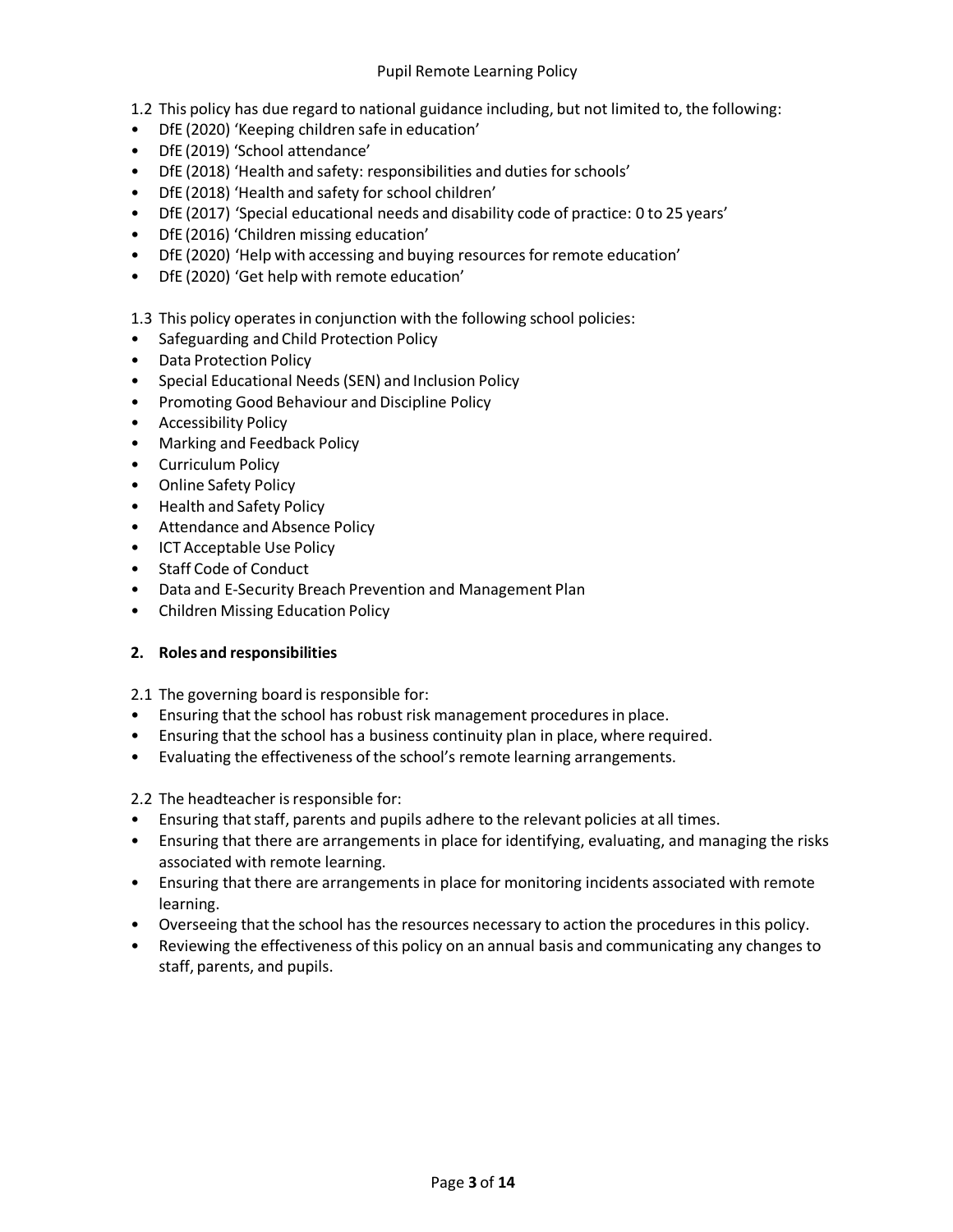- Arranging any additional training staff may require to support pupils during the period of remote learning.
- Conducting reviews on a daily basis of the remote learning arrangements to ensure pupils' education does not suffer.

2.3 The health and safety officer is responsible for:

- Ensuring that the relevant health and safety risk assessments are carried out within the agreed timeframes, in collaboration with the headteacher.
- Putting procedures and safe systems of learning into practice, which are designed to eliminate or reduce the risks associated with remote learning.
- Ensuring that pupils identified as being atrisk are provided with necessary information and instruction, as required.
- Managing the effectiveness of health and safety measures through a robust system of reporting, investigating, and recording incidents.

2.4 The DPO is responsible for:

- Overseeing that all school-owned electronic devices used for remote learning have adequate antivirus software and malware protection.
- Ensuring all staff, parents, and pupils are aware of the data protection principles outlined in the GDPR.
- Ensuring that all computer programs used for remote learning are compliant with the GDPR and the Data Protection Act 2018.
- Overseeing that any ICT equipment used for remote learning is resilient and can efficiently recover lost data.

2.5 The DSL is responsible for:

- Attending and arranging, where necessary, any safeguarding meetings that occur during the remote learning period.
- Liaising with the ICT team to ensure that all technology used for remote learning is suitable for its purpose and will protect pupils online.
- Identifying vulnerable pupils who may be at risk if they are learning remotely.
- Ensuring that child protection plans are enforced while the pupil is learning remotely, and liaising with the headteacher and other organisations to make alternate arrangements for pupils who are at a high risk, where required.
- Identifying the level of support or intervention required while pupils learn remotely and ensuring appropriate measures are in place.
- Liaising with relevant individuals to ensure vulnerable pupils receive the support required during the period of remote working Ensuring all safeguarding incidents are adequately recorded and reported.

2.6 The SENCO is responsible for:

- Liaising with the ICT team to ensure that the technology used for remote learning is accessible to all pupils and that reasonable adjustments are made where required.
- Ensuring that pupils with EHC plans continue to have their needs met while learning remotely, and liaising with the headteacher and other organisations to make any alternate arrangements for pupils with EHC plans and IHPs.
- Identifying the level of support or intervention that is required while pupils with SEND learn remotely.
- Ensuring that the provision put in place for pupils with SEND is monitored for effectiveness throughout the duration of the remote learning period.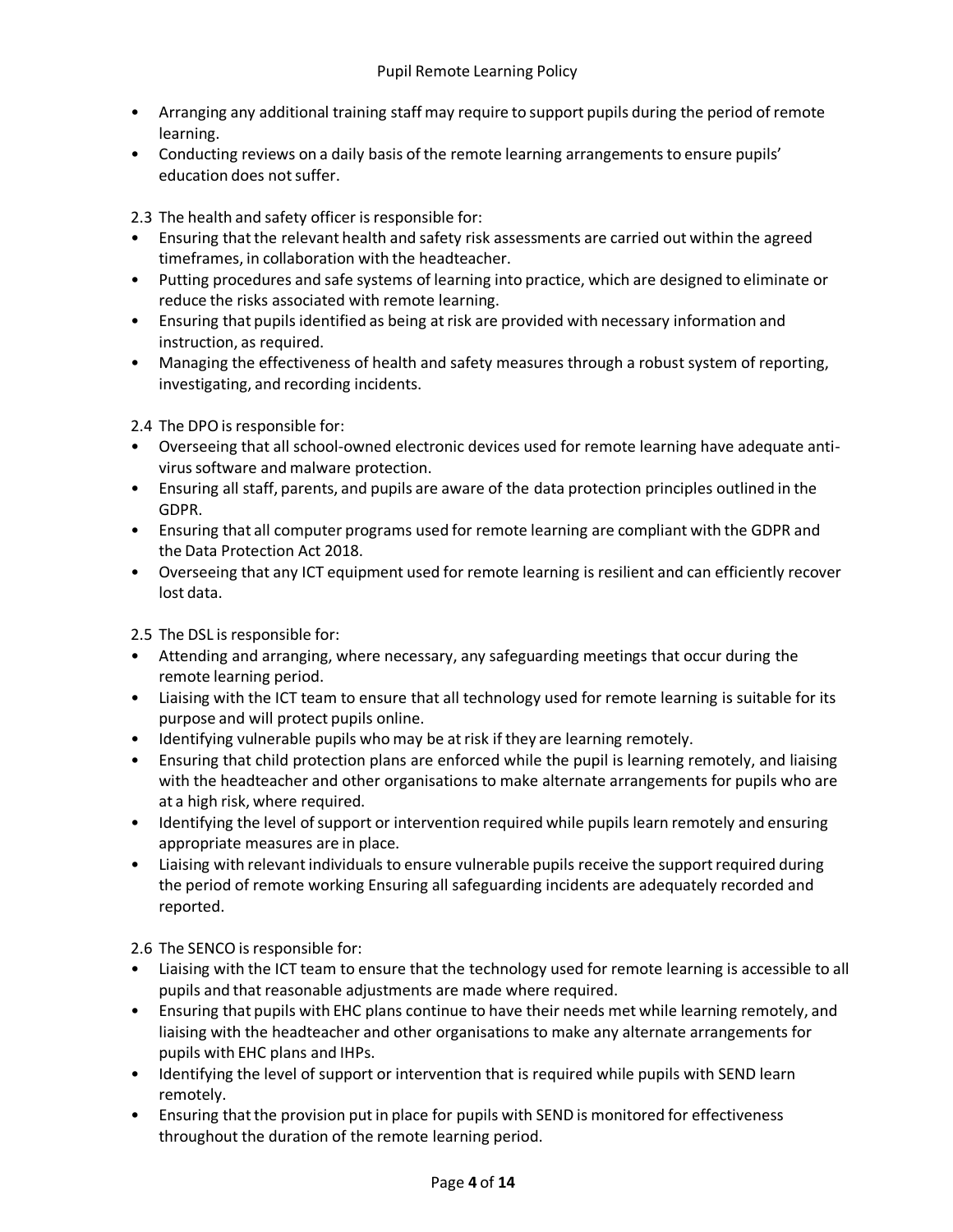- 2.7 The School Administrator is responsible for:
- Arranging the procurement of any equipment or technology required for staff to teach remotely and for pupils to learn from home.
- Ensuring value for money when arranging the procurement of equipment or technology.
- Ensuring that the school has adequate insurance to cover all remote working arrangements.

2.8 The ICT team are responsible for:

- Ensuring that all school-owned devices used for remote learning have suitable anti-virus software installed, have a secure connection, can recover lost work, and allow for audio and visual material to be recorded, where required.
- Ensuring that any programs or networks used for remote learning can effectively support a large number of users at one time, where required, e.g. undertaking 'stress' testing.
- Working with the SENCO to ensure that the equipment and technology used for learning remotely is accessible to all pupils and staff.

2.9 Staff members are responsible for:

- Adhering to this policy at all times during periods of remote learning.
- Reporting any health and safety incidents to the health and safety officer and asking for guidance as appropriate.
- Reporting any safeguarding incidents to the DSL and asking for guidance as appropriate.
- Taking part in any training conducted to meet the requirements of this policy, including training on how to use the necessary electronic equipment and software.
- Reporting any dangers or potential dangers they identify, as well as any concerns they may have about remote learning, to the headteacher.
- Reporting any defects on school-owned equipment used for remote learning to an ICT technician.
- Adhering to the Staff Code of Conduct at all times.

2.10 Parents are responsible for:

- Adhering to this policy at all times during periods of remote learning.
- Ensuring their child is available to learn remotely at the times set out in paragraphs 9.1 and 9.2 of this policy, and that the schoolwork set is completed on time and to the best of their child's ability.
- Reporting any technical issues to the school as soon as possible.
- Ensuring that their child always has access to remote learning material during the times set out in paragraphs 9.1 and 9.2.
- Reporting any absence in line with the terms set out in paragraph 9.6.
- Ensuring their child uses the equipment and technology used for remote learning asintended.
- Adhering to the Parent Code of Conduct at all times.

# 2.11 Pupils are responsible for:

- Adhering to this policy at all times during periods of remote learning.
- Ensuring they are available to learn remotely at the times set out in paragraphs 9.1 and 9.2 of this policy, and that their schoolwork is completed on time and to the best of their ability.
- Reporting any technical issues to their teacher as soon as possible.
- Ensuring they have access to remote learning material and notifying a responsible adult if they do not have access.
- Notifying a responsible adult if they are feeling unwell or are unable to complete the schoolwork they have been set.
- Ensuring they use any equipment and technology for remote learning as intended.
- Adhering to the Behavioural Policy at all times.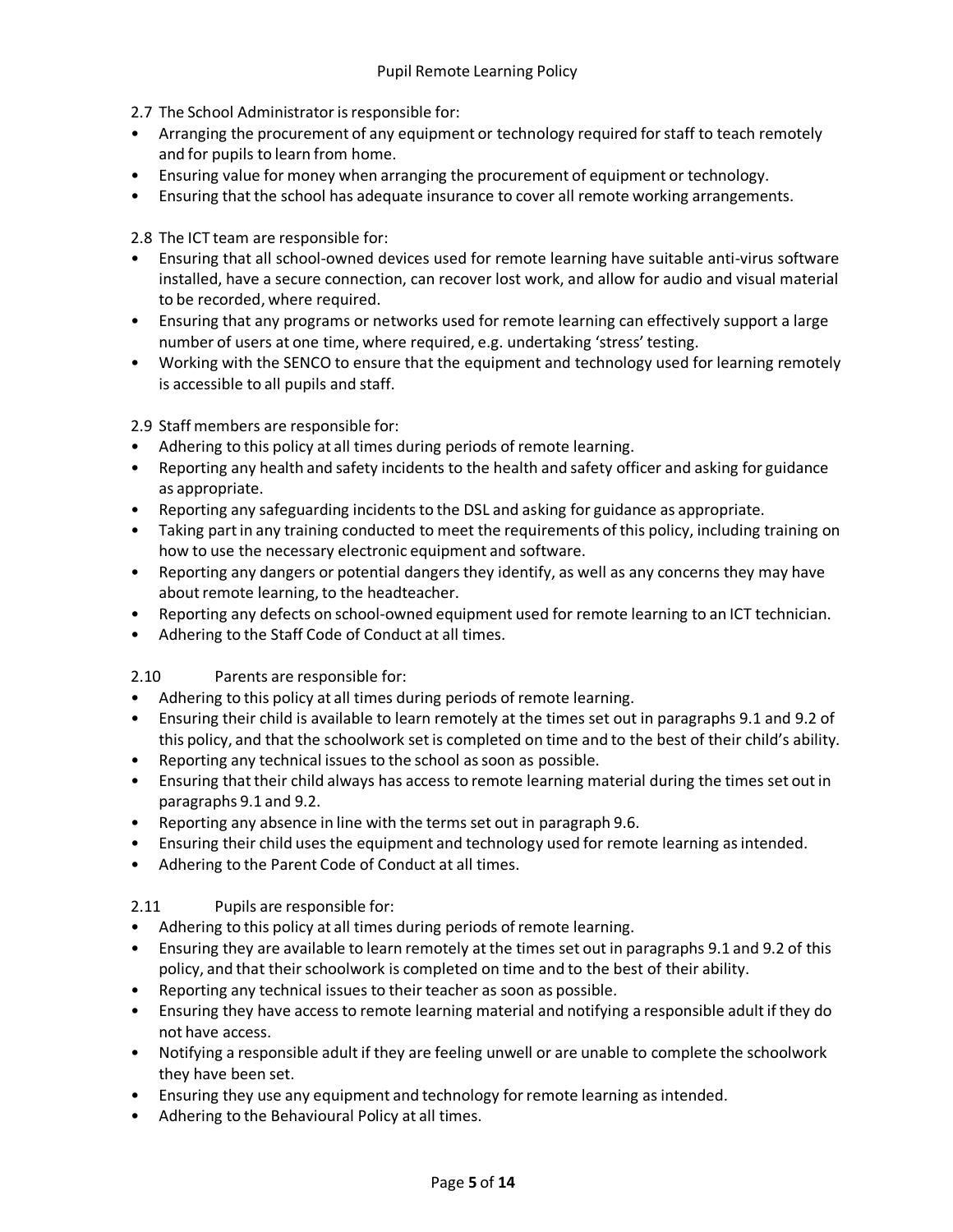- **3.** Resources Learning materials
- 3.1 The school will accept a range of different teaching methods during remote learning to help explain concepts and address misconceptions easily. For the purpose of providing remote learning, the school may make use of:
- Work booklets
- Email
- Past and mock exam papers
- Current online learning portals
- Educational websites
- Reading tasks
- Live webinars
- Pre-recorded video or audio lessons
- 3.2 The school will review the DfE's guidance on where schools can source educational resources to assist with the delivery of remote education, and utilise these as appropriate.
- 3.3 Teachers will review the DfE's list of online education resources and utilise these tools as necessary, in addition to existing resources.
- 3.4 Reasonable adjustments will be made to ensure that all pupils have access to the resources needed for effective remote learning.
- 3.5 Teachers will ensure the programmes chosen for online learning have a range of accessibility features, e.g. voice-to-text conversion, to support pupils with SEND.
- 3.6 The school recognises that interactive lessons are most effective in aiding pupils' motivation and academic progression and, to this effect, teachers will ensure they regularly recreate aspects of inperson interactivity, e.g. live classes with questioning, eliciting and reflective discussion, to the best of their ability.
- 3.7 Lesson plans will be adapted to ensure that the curriculum remains fully accessible and inclusive via remote learning.
- 3.8 The school will review the resources pupils have access to and adapt learning to account for all pupils needs by using a range of different formats, e.g. providing work on PDFs which can easily be printed from a mobile device.
- 3.9 Work packs will be made available for pupils who do not have access to a printer these packs can be collected from school.
- 3.10 Teaching staff will liaise with the SENCO and other relevant members of staff to ensure all pupils remain fully supported for the duration of the remote learning period.
- 3.11 The SENCO will arrange additional support for pupils with SEND which will be unique to the individual's needs, e.g. via weekly phone calls.
- 3.12 Any issues with remote learning resources will be reported as soon as possible to the relevant member of staff.
- 3.13 Pupils will be required to use their own or family-owned equipment to access remote learning resources, unless the school agrees to provide or loan equipment, e.g. laptops.
- 3.14 For pupils who cannot access digital devices at home, the school will, where possible, apply for technology support through OFG.
- 3.15 Pupils and parents will be required to maintain the upkeep of any equipmentthey use to access remote learning resources.
- 3.16 Teaching staff will oversee academic progression forthe duration of the remote learning period and will mark and provide feedback on work in line with section 7 of this policy.
- 3.17 The arrangements for any 'live' classes, e.g. webinars, will be communicated via email no later than one day before the allotted time and kept to a reasonable length of no more than one hour per session.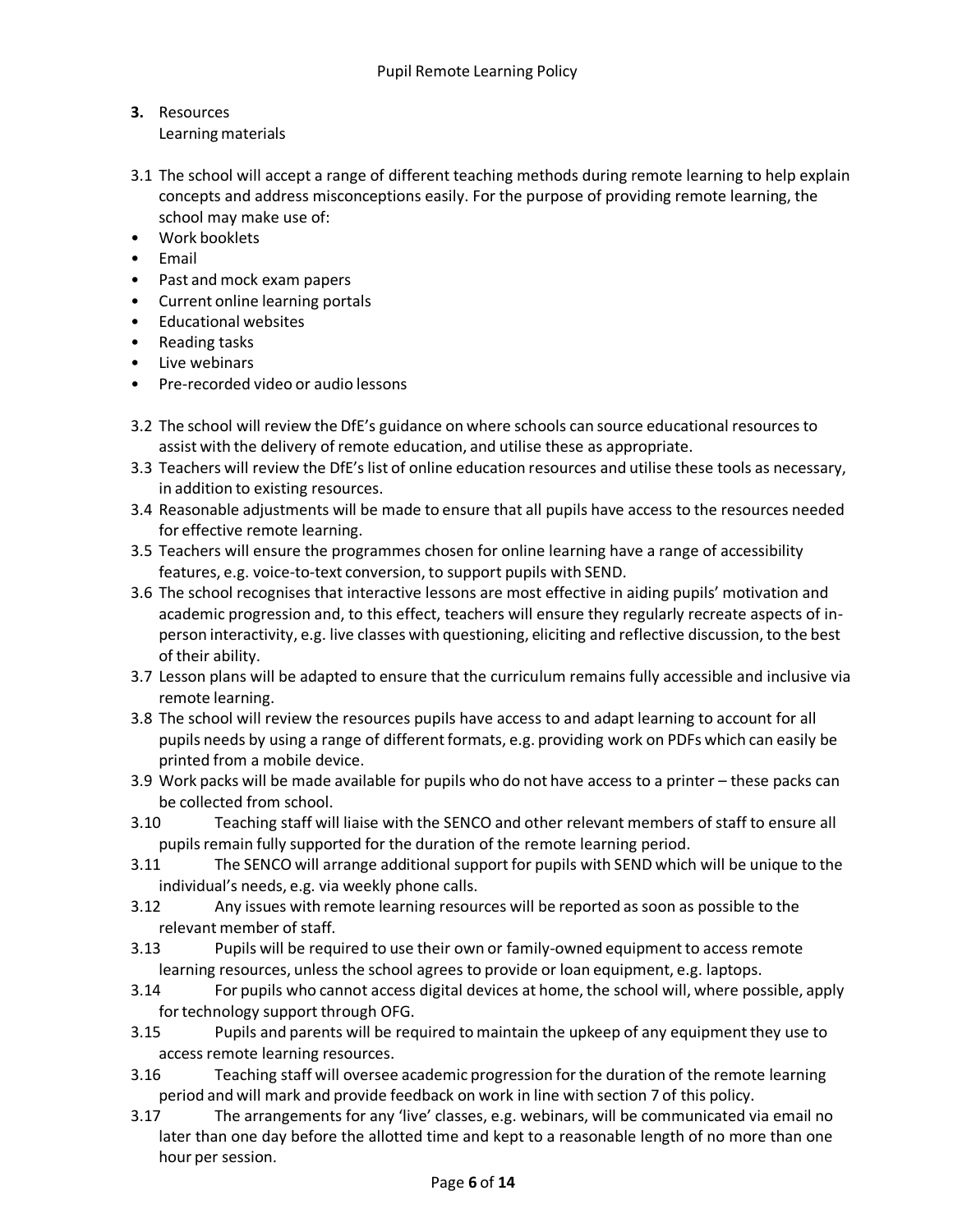3.18 The ICT team are not responsible for providing technical support for equipment that is not owned by the school.

# Food Provision

- 3.19 The school will signpost parents via letter towards additional support for ensuring their children continue to receive the food they need, e.g. food banks.
- 3.20 Where applicable, the school may provide the following provision for pupils who receive FSM:
- Keeping the school canteen open during lunchtimes
- Making food hampers available for delivery or collection
- Providing vouchers to families

# Costs and expenses

- 3.21 The school will not contribute to any household expenses incurred while pupils learn remotely, e.g. heating, lighting, or council tax.
- 3.22 The school will notreimburse any costs for travel between pupils' homes and the school premises.
- 3.23 The school will notreimburse any costs for childcare.
- 3.24 If a pupil is provided with school-owned equipment, the pupil and their parent will sign and adhere to the Technology Acceptable Use Agreement prior to commencing remote learning.

# **4. Online safety**

- 4.1 Thissection of the policy will be enacted in conjunction with the school's Online Safety Policy.
- 4.2 Where possible, all interactions will be textual and public.
- 4.3 All staff and pupils using video communication must:
- Communicate in groups one-to-one sessions are not permitted.
- Wear suitable clothing  $-$  this includes others in their household.
- Be situated in a suitable 'public' living area within the home with an appropriate background 'private' living areas within the home, such as bedrooms, are not permitted during video communication.
- $\bullet$  Use appropriate language this includes others in their household.
- Maintain the standard of behaviour expected in school.
- Use the necessary equipment and computer programs as intended.
- Not record, store, or distribute video material without permission.
- Ensure they have a stable connection to avoid disruption to lessons.
- Always remain aware that they are visible.

4.4 All staff and pupils using audio communication must:

- Use appropriate language this includes othersin their household.
- Maintain the standard of behaviour expected in school.
- Use the necessary equipment and computer programs as intended.
- Not record, store, or distribute audio material without permission.
- Ensure they have a stable connection to avoid disruption to lessons.
- Always remain aware that they can be heard.
- 4.5 The school will consider whether one-to-one sessions are appropriate in some circumstances, e.g. to provide support for pupils with SEND. This will be decided and approved by the SLT, in collaboration with the SENCO.
- 4.6 Pupils not using devices or software as intended will be disciplined in line with the Behavioural Policy.
- 4.7 The school will risk assess the technology used for remote learning prior to use and ensure that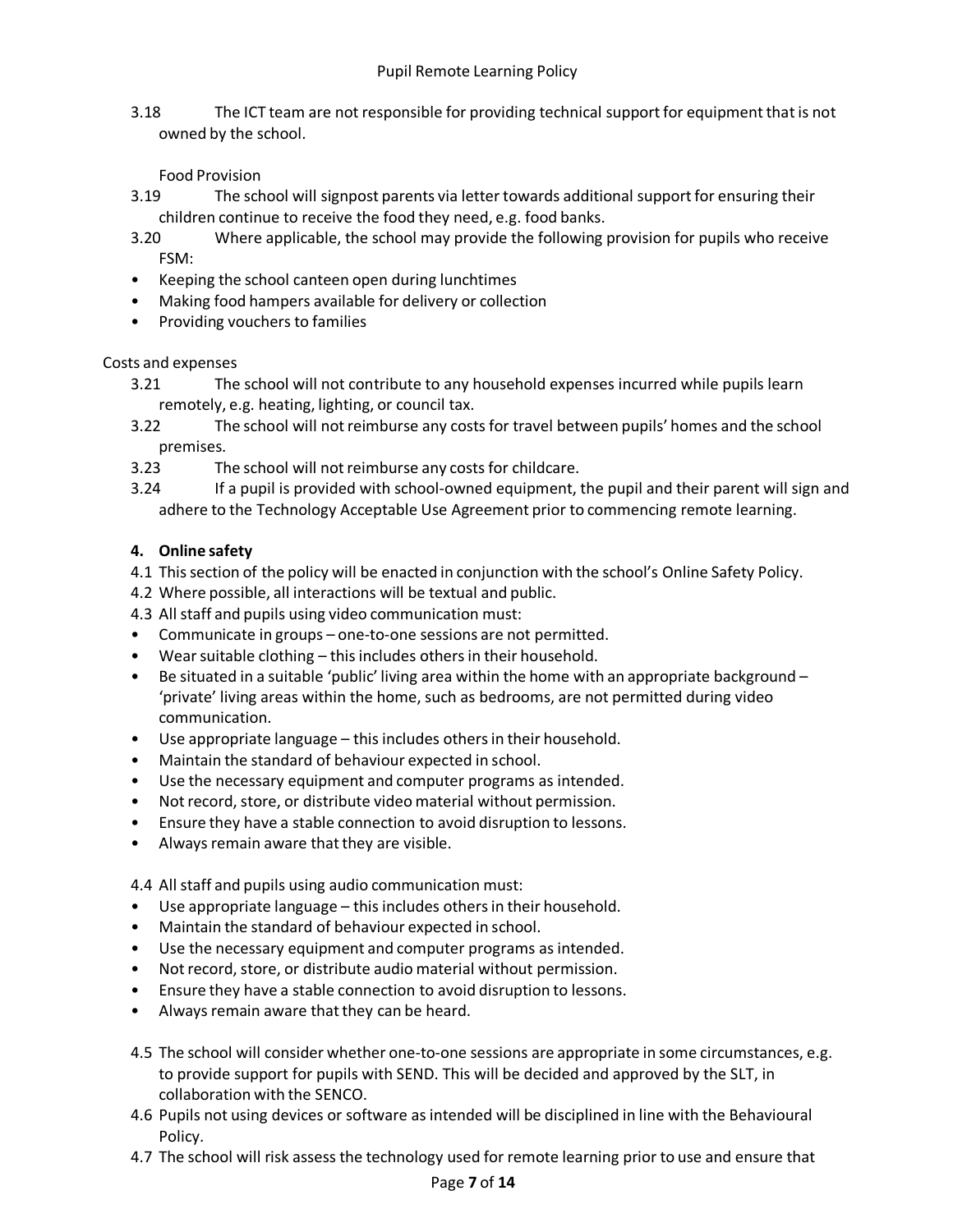there are no privacy issues or scope for inappropriate use.

- 4.8 The school will consult with parents at least two weeks prior to the period of remote learning about what methods of delivering remote teaching are most suitable – alternate arrangements will be made where necessary.
- 4.9 The school will ensure that all school-owned equipment and technology used for remote learning has suitable anti-virus software installed, can establish secure connections, can recover lost work, and allows for audio and visual material to be recorded or downloaded, where required.
- 4.10 The school will communicate to parents via letter about any precautionary measures that need to be put in place if their child is learning remotely using their own/family-owned equipment and technology, e.g. ensuring that their internet connection is secure.
- 4.11 During the period of remote learning, the school will maintain regular contact with parents to:
- Reinforce the importance of children staying safe online.
- Ensure parents are aware of what their children are being asked to do, e.g. sites they have been asked to use and staff they will interact with.
- Encourage them to set age-appropriate parental controls on devices and internet filters to block malicious websites.
- Direct parents to useful resources to help them keep their children safe online.

4.12. The school will not be responsible for providing access to the internet off the school premises and will not be responsible for providing online safety software, e.g. anti-virussoftware, on devices not owned by the school.

### **5. Safeguarding**

- 5.1 This section of the policy will be enacted in conjunction with the school's Child Protection and Safeguarding Policy, which has been updated to include safeguarding procedures in relation to remote working.
- 5.2 The DSL and headteacher will identify 'vulnerable' pupils (pupils who are deemed to be vulnerable or are at risk of harm) via risk assessment prior to the period of remote learning.
- 5.3 The DSL will arrange for regular contact to be made with vulnerable pupils, prior to the period of remote learning.
- 5.4 Phone calls made to vulnerable pupils will be made using school phones where possible.
- 5.5 The DSL will arrange for regular contact with vulnerable pupils once per week at minimum, with additional contact, including home visits, arranged where required.
- 5.6 All contact with vulnerable pupils will be recorded on paper and suitably stored in line with the Records Management Policy.
- 5.7 The DSL will keep in contact with vulnerable pupils'social workers or other care professionals during the period of remote working, as required.
- 5.8 All home visits will:
- Have at least one suitably trained individual present.
- Be undertaken by no fewer than two members of staff.
- Be suitably recorded on paper and the records stored so that the DSL has access to them.
- Actively involve the pupil.
- 5.9 Vulnerable pupils will be provided with a means of contacting the DSL, their deputy, or any other relevant member of staff – this arrangement will be set up by the DSL prior to the period of remote learning.
- 5.10 The DSL will meet (in person or remotely) with the relevant members of staff once per day to discuss new and current safeguarding arrangementsfor vulnerable pupils learning remotely.
- 5.11 All members ofstaff will report any safeguarding concernsto the DSL immediately.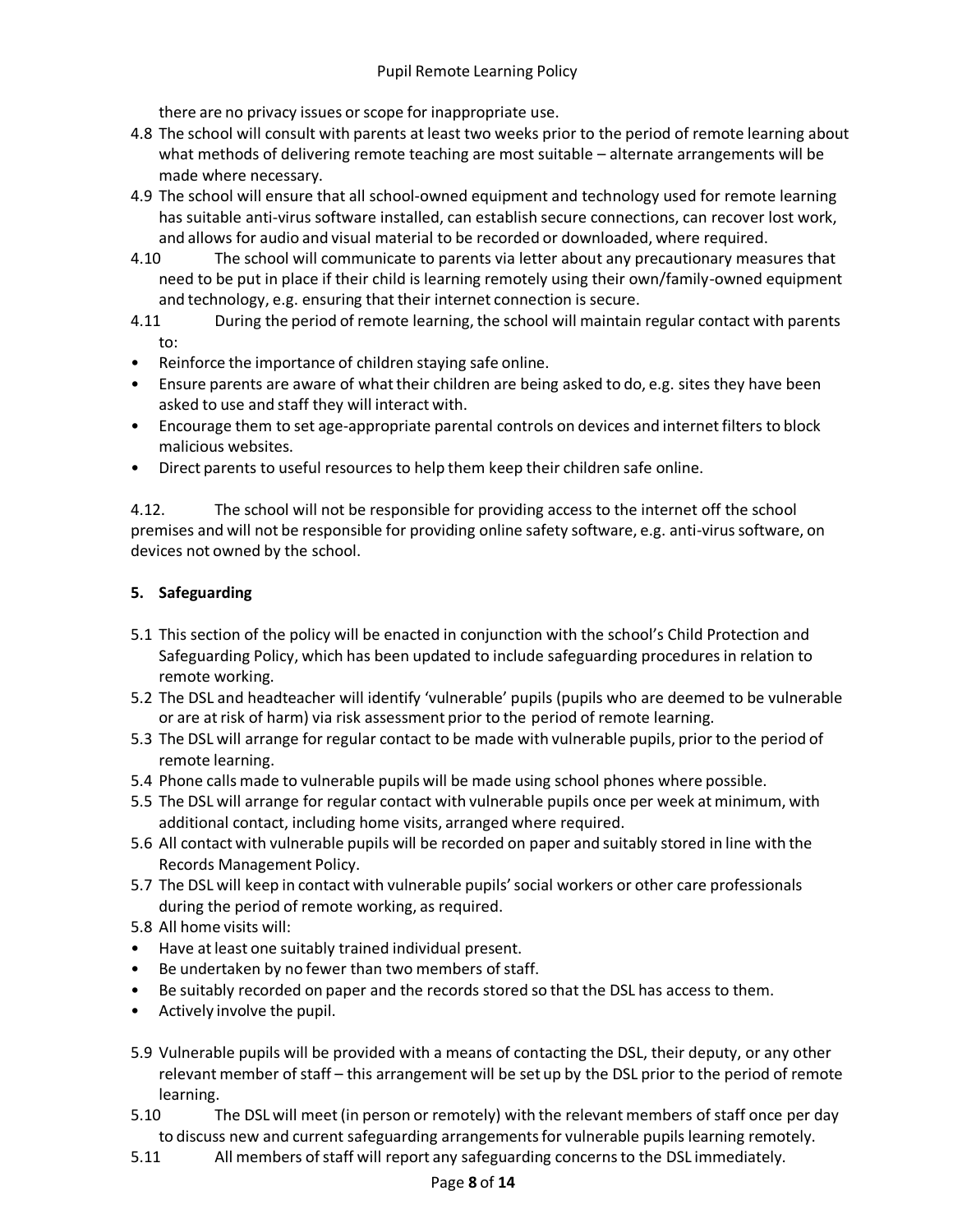5.12 Pupils and their parents will be encouraged to contact the DSL if they wish to report safeguarding concerns, e.g. regarding harmful or upsetting content or incidents of online bullying. The school will also signpost families to the practical support that is available for reporting these concerns.

# **6. Data protection**

- 6.1 Thissection of the policy will be enacted in conjunction with the school's Data Protection Policy.
- 6.2 Staff members will be responsible for adhering to the GDPR when teaching remotely and will ensure the confidentiality and integrity of their devices at all times.
- 6.3 Sensitive data will only be transferred between devicesif itis necessary to do so for the purpose of remote learning and teaching.
- 6.4 Any data that is transferred between devices will be suitably encrypted or have other data protection measures in place so that if the data is lost, stolen, or subject to unauthorised access, it remains safe until recovered.
- 6.5 Parents' and pupils' up-to-date contact details will be collected priorto the period of remote learning.
- 6.6 All contact details will be stored in line with the Data Protection Policy and retained in line with the Records Management Policy.
- 6.7 The school will not permit paper copies of contact details to be taken off the school premises.
- 6.8 Pupils are not permitted to let their family members or friends use any school-owned equipment which contains personal data.
- 6.9 Any breach of confidentiality will be dealt with in accordance with the school's Data and E-Security Breach Prevention Management Plan.
- 6.10 Any intentional breach of confidentiality will be dealt with in accordance with the school's Behavioural Policy or the Disciplinary Policy and Procedure.

# **7. Marking and feedback**

7.1 All schoolwork completed through remote learning must be:

- Finished when returned to the relevant member of teaching staff.
- Returned on or before the deadline set by the relevant member of teaching staff.
- Completed to the best of the pupil's ability.
- The pupil's own work.
- Marked in line with the Marking and Feedback Policy.
- Returned to the pupil, once marked, by an agreed date.
- 7.2 The school expects pupils and staff to maintain a good work ethic during the period of remote learning.
- 7.3 Pupils are accountable for the completion of their own schoolwork teaching staff will contact parents via email if their child is not completing their schoolwork or their standard of work has noticeably decreased.
- 7.4 Teaching staff will monitor the academic progress of pupils with and without access to the online learning resources and discuss additional support or provision with the headteacher as soon as possible.
- 7.5 Teaching staff will monitor the academic progress of pupils with SEND and discuss additional support or provision with the SENCO as soon as possible.
- 7.6 The school accepts a variety of formative assessment and feedback methods, e.g. through quizzes and other digital tools from teachers, and will support them with implementing these measures for remote learning where possible.
- 7.7 The school will log participation and pupil engagement with remote education, as well as motivation levels and progress, and this will be reported to parents via formal regular reports or, if there is a concern, individually via telephone.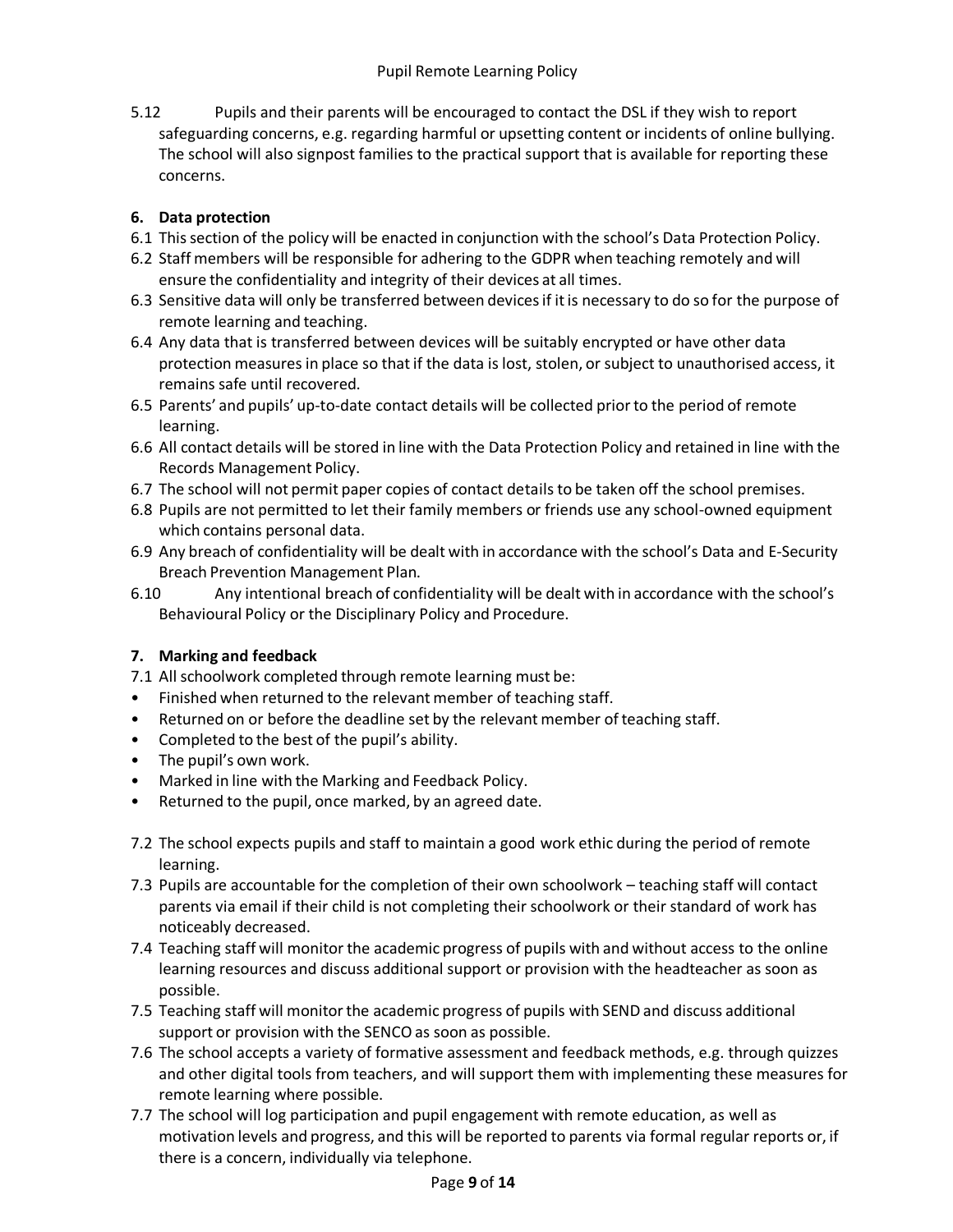7.8 The school will consider ways to use feedback to secure consistent engagement with remote material, e.g. introducing a newsletter sent to parents and pupils which displays exemplary work and rewards engagement or outcomes.

# **8. Health and safety**

- 8.1 Thissection of the policy will be enacted in conjunction with the school's Health and Safety Policy.
- 8.2 Teaching staff and ICT team will ensure pupils are shown how to use the necessary equipment and technology safely and correctly prior to the period of remote learning.
- 8.3 If using electronic devices during remote learning, pupils will be encouraged to take a five-minute screen break every two hours.
- 8.4 Screen break frequency will be adjusted to five minutes every hour for younger pupils or pupils with medical conditions who require more frequent screen breaks.
- 8.5 If any incidents or near-misses occur in a pupil's home, they or their parents are required to report these to the health and safety officer or other relevant member of staff immediately so that appropriate action can be taken.

# **9. School day and absence**

- 9.1 Pupils will be present for remote learning by 10.00 am and cease their remote learning at 2.00 pm from Monday to Friday, with the exception of breaks and lunchtimes, as outlined in paragraph 9.2.
- 9.2 Pupils with SEND or additional medical conditions who require more regular breaks, e.g. sensory breaks, are not expected to do schoolwork during their breaks.
- 9.3 Pupils who are unwell are not expected to be present for remote working until they are well enough to do so.
- 9.4 Parents will inform their child's teacher no later than 8:30am if their child is unwell.
- 9.5 The school will monitor absence and lateness in line with the Attendance and Absence Policy.

# **10. Communication**

- 10.1 The school will ensure adequate channels of communication are arranged in the event of an emergency.
- 10.2 The school will communicate with parents via letter, email ortext and the school website about remote learning arrangements as soon as possible.
- 10.3 The headteacher will communicate with staff as soon as possible via email or text about any remote learning arrangements.
- 10.4 Members of staff involved in remote teaching will ensure they have a working mobile device that is available to take phone calls during their agreed working hours.
- 10.5 The school understands that pupils learning remotely have the right to privacy out-of-hours and should be able to separate their school and home lives – communication is only permitted during school hours.
- 10.6 Members of staff will have contact with their line manager once per week.
- 10.7 As much as possible, all communication with pupils and their parents will take place within the school hours outlined in section 9.
- 10.8 Pupils will have verbal contact with a member of teaching staff atleast once per week via group phone call.
- 10.9 Parents and pupils will inform the relevant member ofstaff as soon as possible if schoolwork cannot be completed.
- 10.10 Issues with remote learning or data protection will be communicated to the pupils'teacher assoon as possible so they can investigate and resolve the issue.
- 10.11 The pupils'teacher will keep parents and pupils informed of any changes to the remote learning arrangements or the schoolwork set.
- 10.12 The headteacher will review the effectiveness of communication on a weekly basis and ensure measures are putin place to address gaps or weaknesses in communication.

#### Page **10** of **14**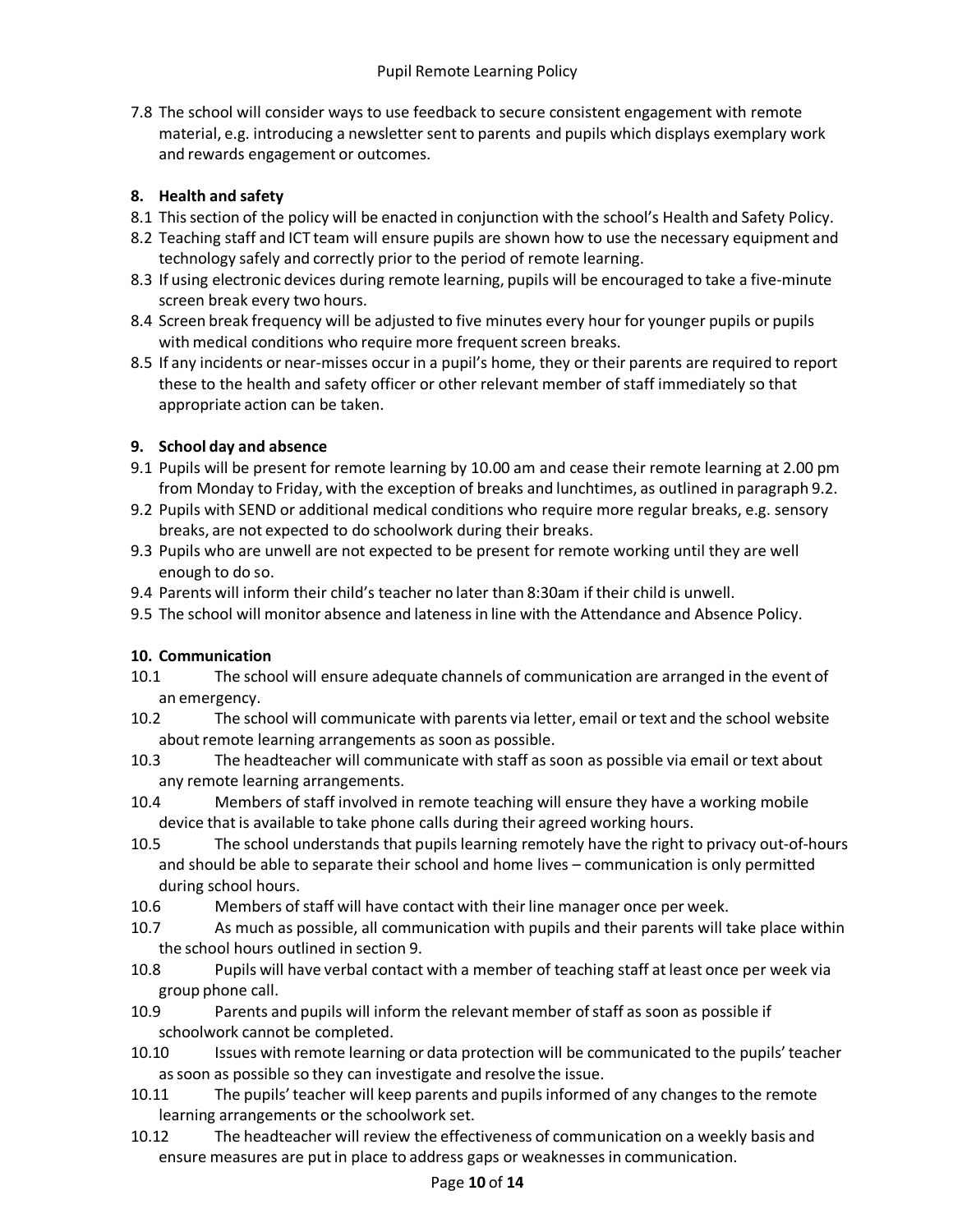# **11. Monitoring and review**

- 11.1 This policy will be reviewed on an annual basis by the headteacher.
- 11.2 Any changes to this policy will be communicated to all members of staff and other stakeholders.
- 11.3 The next scheduled review date for this policy is August 2021.

### **12. Appendix**

#### Remote Learning During the Coronavirus (COVID-19) Pandemic

In line with the recent government announcement, the school will be closed throughout the duration of the present national lockdown, which is currently expected to last until mid-February, to all but vulnerable pupils and the children of critical workers. The school has implemented provision for remote learning to ensure pupils never miss out on education during this troubling time. We will ensure that our curriculum is inclusive and accessible to all and will endeavour to support all of our pupils and staff as they learn and work from home. This policy annex outlines additional measures that will be implemented for delivering remote learning during the pandemic.

### **1. Legal framework**

- 1.1 This policy has due regard to all relevant legislation, statutory and good practice guidance including, but not limited to, the following:
- Coronavirus Act 2020
- DfE (2020) 'Safeguarding and remote education during coronavirus(COVID-19)'
- DfE (2020) 'Adapting teaching practice for remote education'
- [New] DfE (2020) 'Guidance for full opening: special schools and other specialist settings'
- [New] DfE (2020) 'Get help with remote education'
- [New] DfE (2021) 'Restricting attendance during the national lockdown: schools'
- DfE (2020) 'Get help with technology during coronavirus(COVID-19)'
- DfE (2020) 'Get laptops and tabletsfor children who cannot attend school due to coronavirus (COVID-19)'
- DfE (2020) 'Laptops, tablets and 4G wireless routers provided during coronavirus(COVID-19)'
- Department of Health & Social Care (2020) 'COVID-19 contain framework: a guide for local decision makers'
- DfE (2020) 'Remote education good practice'
- DfE (2020) The Coronavirus Act 2020 Provision of Remote Education (England) Temporary Continuity Direction
- DfE (2020) 'Contingency framework: education and childcare settings (excluding universities)'
- .1 [From 22 October 2020 to end of 2020/2021 academic year] The headteacher, in collaboration with the governing board, will ensure the school follows the legal obligations regarding remote education, as outlined in The Coronavirus Act 2020 Provision of Remote Education (England) Temporary Continuity Direction. This includes:
- Providing remote education to all pupils of compulsory school age.
- Providing remote education where it would be unlawful, or contrary to guidance issued from public authorities, for a pupil to travel to or attend the school.
- Having regard to government guidance issued regarding the delivery of remote education, e.g. the DfE's 'Restricting attendance during the national lockdown: schools'.

# **2. Contingency planning**

2.1 The school will work closely with the LA to ensure the premises is COVID-secure and will complete all necessary risk assessments – results of the full opening risk assessment will be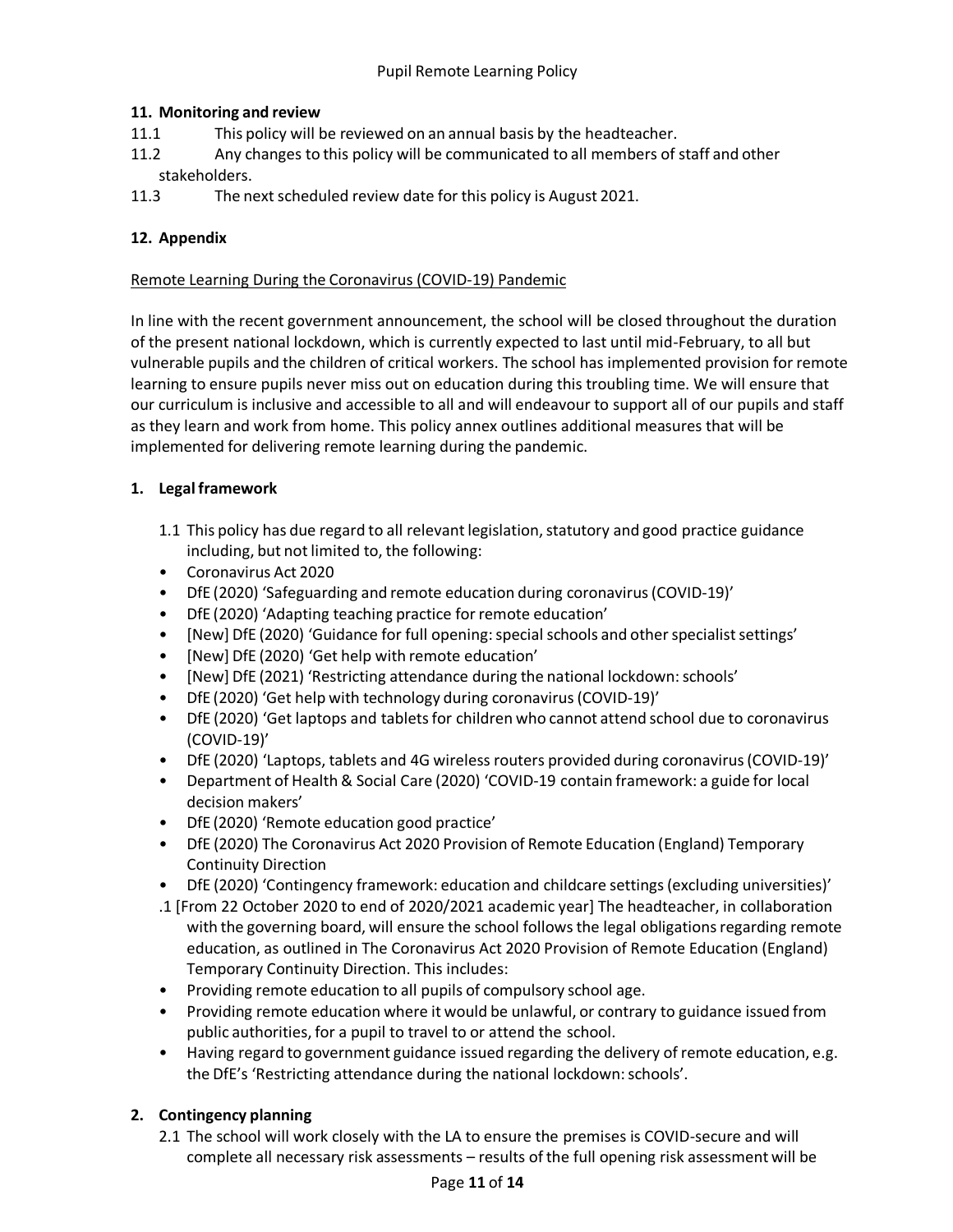published on the school's website.

- 2.2 The school will work closely with the local health protection team (HPT) and the DfE when the 'Contingency framework' applies and implement the provisions set within the Coronavirus (COVID-19): Plan.
- 2.3 The school will communicate its contingency plansto parents, including to which pupils it will remain open under the DfE's contingency framework and which pupils will receive remote education.
- 2.4 The school will ensure that remote learning training is regularly refreshed for teachers, and that appropriate trouble-shooting support is available when needed, so the transition from inperson to remote teaching can be as seamless as possible if required.
- 2.5 If the contingency framework is not applied, but a 'bubble' needs to self-isolate, the school will immediately implement remote learning for that group as required.

# **3. Teaching and learning**

- 3.1 The school will ensure staff and pupils follow the school's Online Safety Policy when working and learning remotely.
- 3.2 The school will ensure that remote education is available for pupils immediately, i.e. the next school day after they are sent home to self-isolate or after the contingency framework is applied.
- 3.3 All pupils will have access to high-quality education when learning remotely.
- 3.4 The school will prioritise factors that have been found to increase the effectiveness of remote education. These include, but are not limited to:
- Ensuring pupils receive clear explanations.
- Supporting growth in confidence with new material through scaffolded practice.
- Application of new knowledge or skills.
- Enabling pupils to receive feedback on how to progress.
- 3.5 [New] In line with DfE's 'Restricting attendance during the national lockdown:schools', the school will:
- Teach a planned and well-sequenced curriculum so that knowledge and skills are built incrementally, with a good level of clarity about what is intended to be taught and practised in each subject so that pupils can progress through the school's curriculum.
- Use one digital platform for remote education provision that will be used consistently across the school in order to allow interaction, assessment and feedback.
- Work to overcome barriers to digital access for by:
	- Distributing school-owned laptops accompanied by a user agreement or contract.
	- Providing printed resources, e.g. textbooks, to structure learning, supplemented with other forms of communication to keep pupils on track or answer questions about work.
- Ensure staff are adequately trained and confident in its use.
- Check whether pupils are engaging with their work daily, and work with families to identify effective solutions where engagement is a concern.
- Ensure that there is a senior leader with overarching responsibility for the quality and delivery ofremote education, including that provision meets expectation for remote education
- Publish information for pupils, parents and carers about remote education provision on their website by 25 January 2021.
	- 3.6 The school will use a range of teaching methods to cater for all different learning styles, including:
		- e.g. using comprehension, discussion, experiential learning quizzes and online materials
	- 3.7 Teachers will ensure that a portion of their lessons are designed to promote interactivity amongst pupils and between pupils and staff, e.g. live lessons or use of the 'chat' function on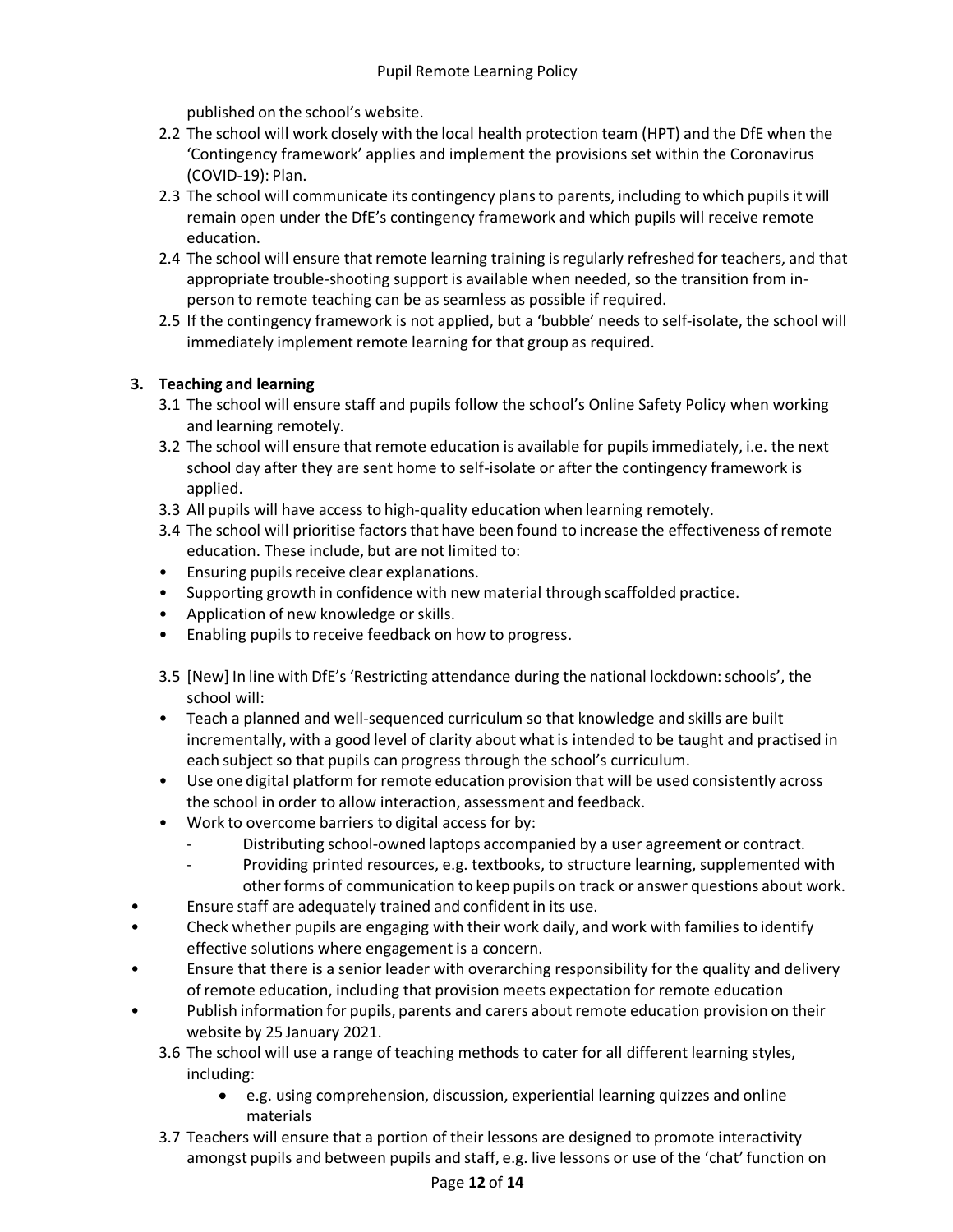meeting software, to lessen feelings of isolation and to promote pupil progress and motivation.

- 3.8 Teachers will ensure lessons are inclusive for all pupils and can be adapted to account for the needs of disadvantaged pupils and pupils with SEND.
- 3.9 [New] When teaching pupils who are working remotely, teachers will:
- Set assignments so that pupils have meaningful and ambitious work each day in an appropriate range of subjects.
- Set work that is of equivalent length to the core teaching pupils would receive in school and, as a minimum, five hours a day, with support for pupils working towards formal qualifications this year.
- Provide frequent, clear explanations of new content through high-quality curriculum resources, including through educational videos.
- Provide opportunities for interactivity, including questioning, eliciting and reflective discussion.
- Provide scaffolded practice and opportunities to apply new knowledge.
- Enable pupils to receive timely and frequent feedback on how to progress using digitally facilitated or whole-class feedback, where appropriate.
- Use assessment to ensure teaching is responsive to pupils' needs and addresses any critical gaps in pupils' knowledge.
- Avoid an over-reliance on long-term projects or internet research activities.
- Adjust the pace or difficulty of what is being taught in response to questions or assessments, including, where necessary, revising material or simplifying explanations to ensure pupils' understanding.
	- 3.10 All provisions for remote learning will be subject to the class group's age, ability and/or any SEND.
	- 3.11 In exceptional circumstances, the school may reduce its curriculum offering to enable pupils to cope with the workload – the headteacher will assess this need, keeping pupils' best interests in mind, and will not take the decision lightly.
	- 3.12 Teachers will continue to make use of formative assessmentsthroughout the academic year, e.g. quizzes.
	- 3.13 The school recognises that certain subjects are more difficult to teach remotely, e.g. music, sciences and physical education. Teachers will provide effective substitutes for in-person teaching such as video demonstrations.
	- 3.14 Pupils will be encouraged to take regular physical exercise to maintain fitness, and time will be allocated within the school week for pupils to focus on this.

# **4. Accessto technology**

- 4.1 The school will remain cognisant of families who do not have access to the resources required for remote education, and will ensure that an up-to-date record of which pupils do not have appropriate devices or internet access is maintained.
- 4.2 The school will utilise the support available through the DfE's 'Get help with technology during coronavirus(COVID-19)'scheme.
- 4.3 Under the scheme, the school can order laptops, tablets and 4G wireless routers to support the following groups of pupils if they do not have access to a digital device or the internet through other means:
- Pupils in Years 3 to 11
- Clinically extremely vulnerable pupils across all year groups who are shielding or self-isolating in line with government advice
- Pupils in all year groups who are unable to access remote education whilst attending school on a hospital site
- 4.4 Before distributing devices, the school will ensure:
	- The devices are set up to access remote education.
	- Appropriate safeguarding controls and support are in place to help pupils use the devices